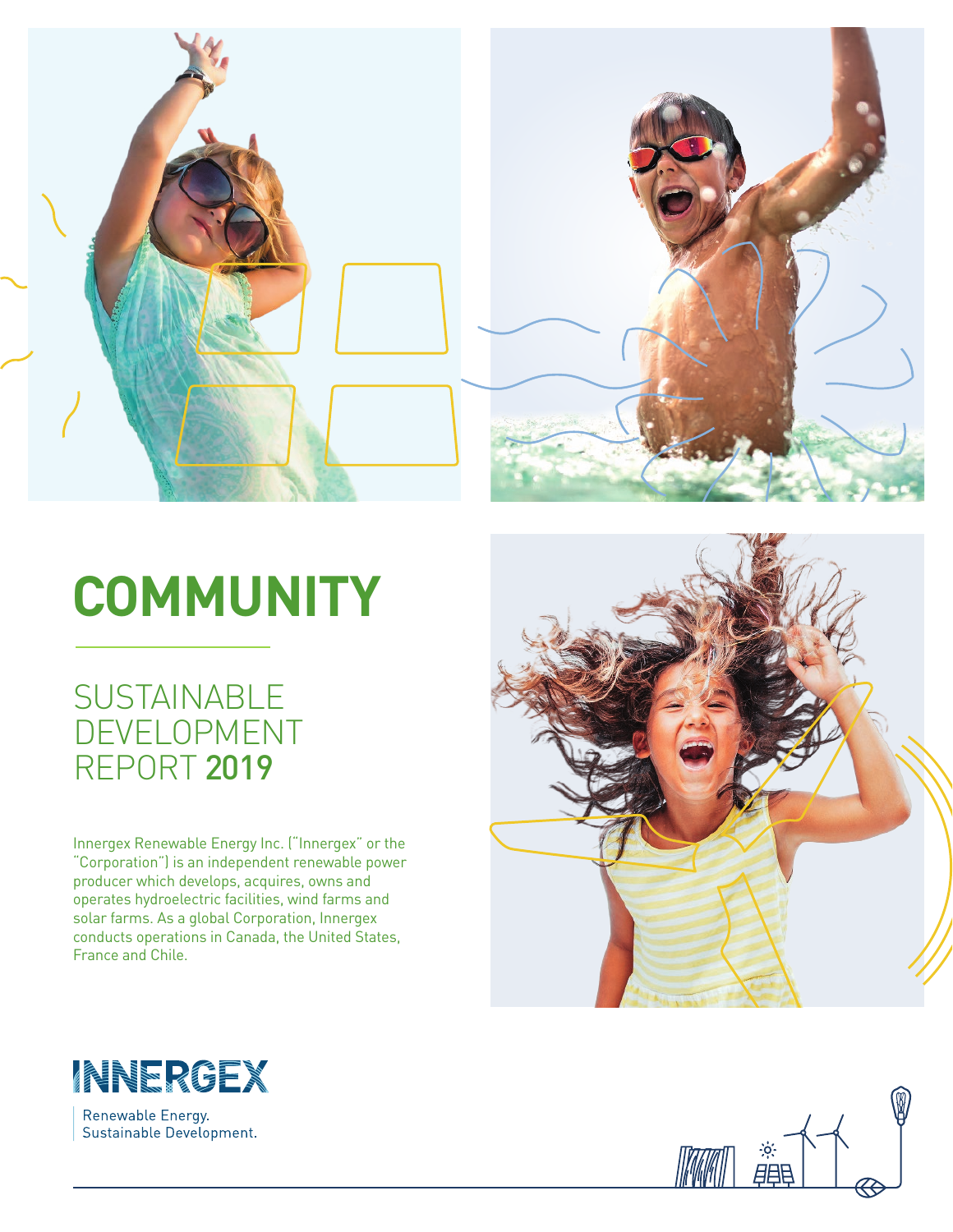# **FOR 30 YEARS, INNERGEX HAS BELIEVED IN A WORLD WHERE ABUNDANT RENEWABLE ENERGY PROMOTES HEALTHIER COMMUNITIES AND CREATES SHARED PROSPERITY.**  WE LEARNED LONG AGO THAT RESPONSIBLE AND SUCCESSFUL ENERGY DEVELOPMENT IS DRIVEN BY THE WILL OF HOST COMMUNITIES.

Since our inception in 1990, we have been driven by the philosophy that collaboration and integration with the communities that host our projects is essential to growing renewable energy generation and creating opportunities for shared prosperity. We have seen first hand how renewable energy projects can make positive, long-term impacts on society, economies and the environment.



Innergex was proud to make a contribution to the Cascade Falls Bridge, a legacy project in British Columbia.

## **BUILDING A CLEANER FUTURE**

Working with the communities that host our projects, together we help power the equivalent of over 850,000 households with clean energy, reduce the use of hydrocarbons to help fight climate change, and generate prosperity through job creation and sustainable economic development opportunities. We are extremely proud of our long history of developing successful and meaningful relationships with communities to create a better world with renewable energy.

In 2019, we powered the equivalent of

850,490 **HOUSEHOLDS** WITH CLEAN, RENEWABLE ENERGY1

1 Based on Innergex's 2019 Production Proportionate in each country in which we operate, divided by the local average household consumption, with data from the World Energy Council (2014).

On May 23, 2019, the Corporation announced completion of the sale of its wholly owned subsidiary Magma Energy Sweden A.B., which owns an equity interest of approximately 53.9% in HS Orka hf, owner of two geothermal facilities in operation, one hydro project in development and prospective projects in Iceland. As a result, they are not included in this document.

All data in this report are for the year ended December 31, 2019.

### **INNAVIK HYDRO**

In 2019, we solidified a partnership with the Inuit community of Inukjuak on the shores of Hudson Bay to develop the Innavik hydroelectric project. The project, a 50-50 ownership structure, is a 7.5 MW run-of-river hydroelectric facility that will replace diesel fuel electricity generation for almost all of Inukjuak's energy needs over the 40-year Power Purchase Agreement signed with Hydro-Québec.

The Project originated from the community's desire to reduce greenhouse gas emissions, promote self autonomy, and create long-term prospects for sustainable development. Innavik is expected to make significant social and economic impacts for the 1,800 inhabitants of Inukjuak, Nunavik's second most populated community.

A portion of the revenues generated from the project will be re-invested into the community to promote social, educational, and heritage needs of children, youth and elders, and develop future economic entrepreneurship opportunities. This partnership was nurtured over many years and through trust, collaboration and respect, have positive long-lasting impacts for the community, the planet, and our stakeholders.

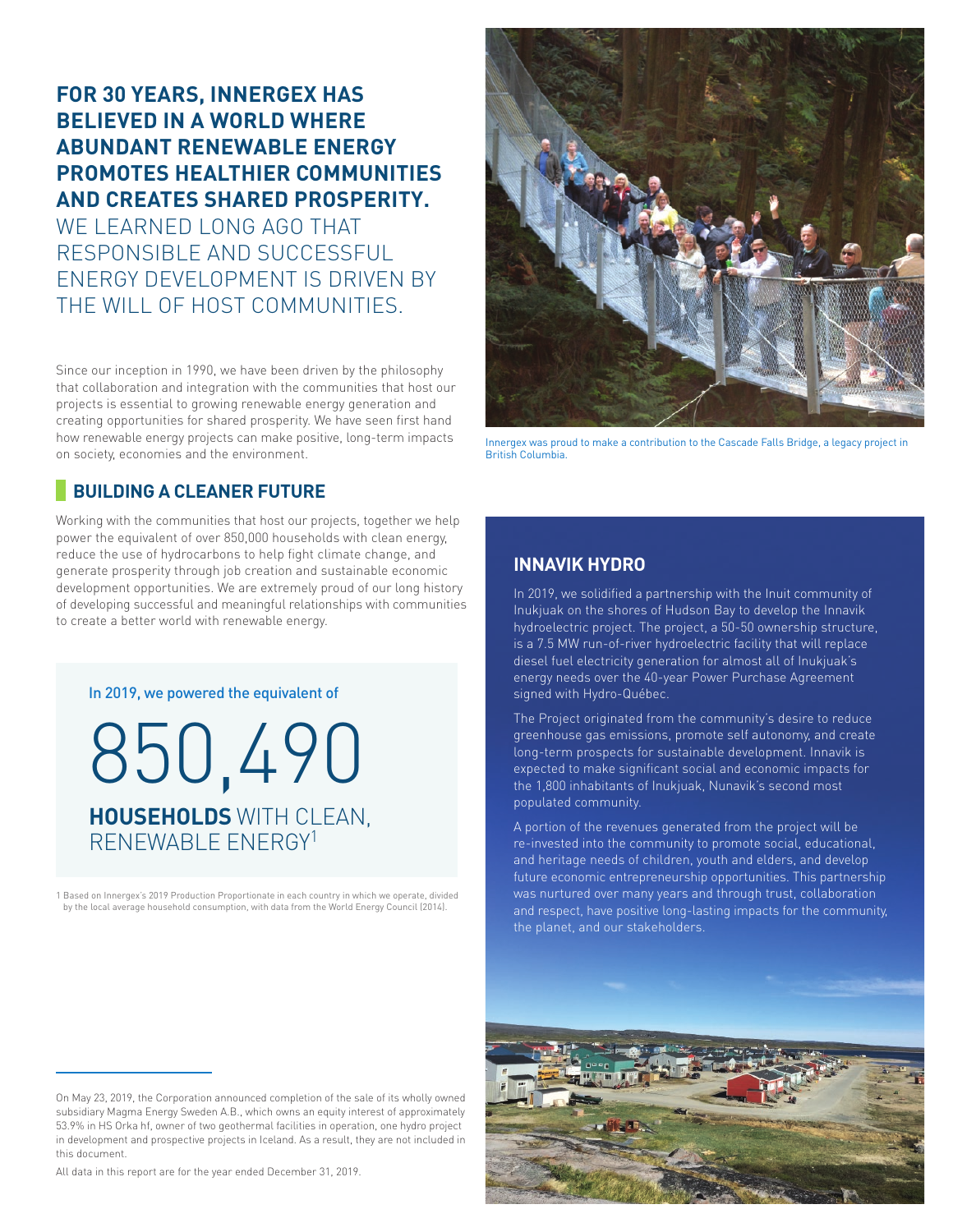# **WORKING TOGETHER**

One of the principles that has guided us for the last 30 years has been our commitment to lend support to groups, initiatives and organizations that share our vision of creating a better world of tomorrow.

We are proud of the trust we have earned with the communities in which we operate and welcome the opportunity to make a positive impact with grassroots organizations where we conduct business. Our sponsorships and donations strive to make a difference in these communities and are committed to promoting the following areas:

- Environment and sustainability;
- Community and culture;
- Health and research;
- Sports and leisure;
- Education and engagement.

#### In 2019, Innergex had a wider reach with financial or in-kind support to

174 **ORGANIZATIONS**, 54 MORE THAN IN 2018

All of the projects Innergex has contributed to are diverse, environmentally responsible, broad in scope, and began with the support of community leaders and residents alike.

Innergex employees in action at a fundraising event in Quebec



For years, our proven partnerships have provided communities, municipalities, local or Indigenous communities, with reliable revenues and other yearly income that has been reinvested into those communities to drive economic and social development opportunities. Substantial tax revenues are also generated by our projects that make a significant contribution into local, regional, and provincial or state economies.

# **GIVING BACK**

In only its second year, we expanded the Stair Challenge to our Vancouver Office in the fourth quarter of 2019. This initiative encourages employees to climb the flights of stairs to the 10th floor in the head office in Longueuil or the 11th floor at the Vancouver office. For every climb, Innergex donates \$3 into a pool that accumulates and is delivered to a charity at the end of the year. Not only are we promoting a healthier work environment, we have also increased the money raised that goes to the Heart and Stroke Foundation every year through this initiative.

We look forward to expanding the program in our Vancouver office to promote greater health.



In 2019, our employees raised

\$7,051 FOR THE

**HEART AND STROKE FOUNDATION**